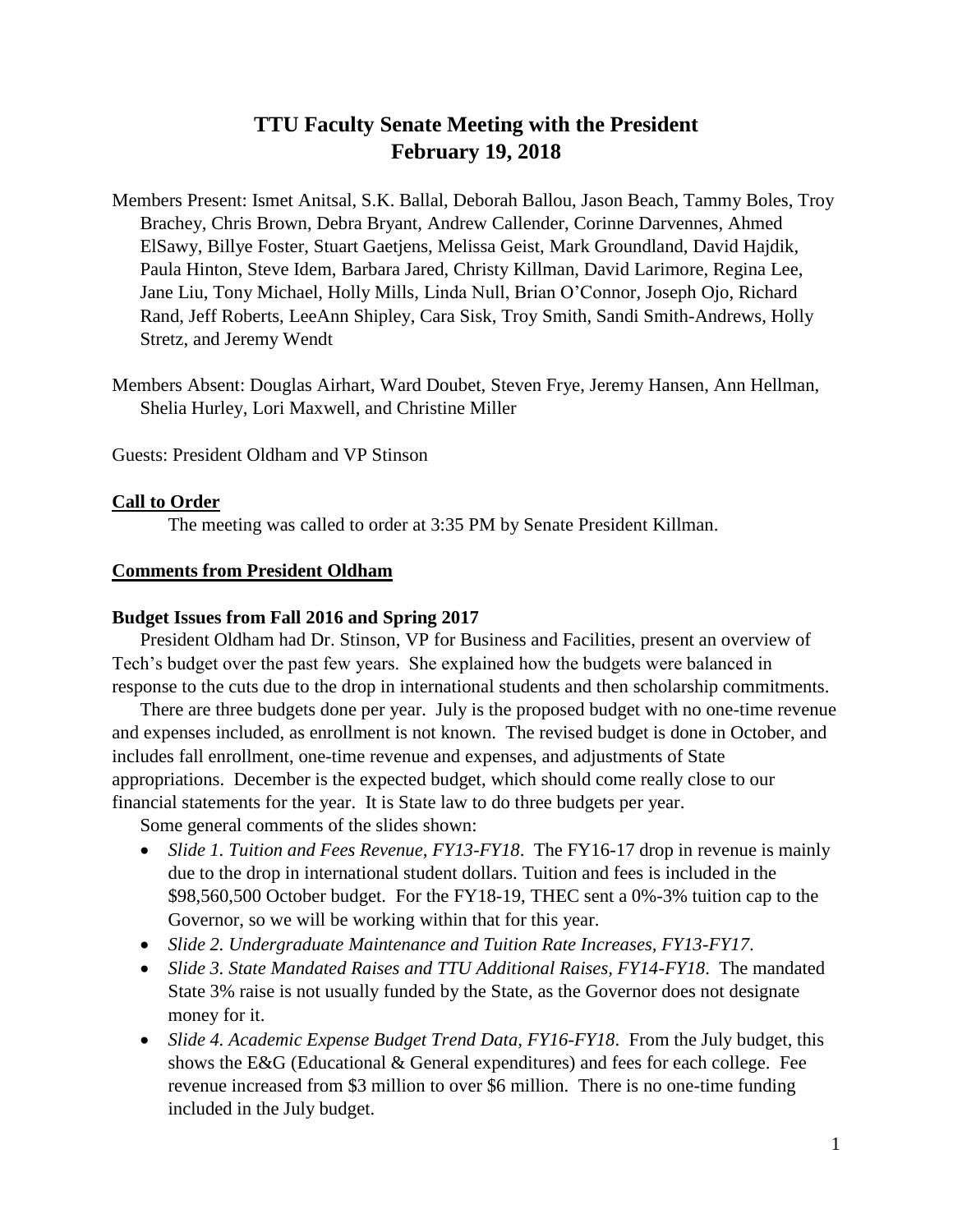- *Slide 5. Academic Expense Budget Trend Data, FY16-FY18*. From the October budget, there are many one-time expenditures and revenues included, along with some carry-over course fees.
- *Slide 6. October Revised Budget, FY16-17 – Analysis on Needed Budget Cuts*. There was a big drop in international enrollment, causing \$2.4 million to be found. R250 is the 250 mile radius offer of in-state tuition to students. Budgets of the non-instruction areas were reduced proportionately based on size of their budget. These reductions were entirely related to enrollment. The State gave us 27% of our total budget in 2016. As tuition revenue goes down, the percentage will change. Now, we are at about 30% unrestricted E&G. All non-instructional areas took a 2.31% budget cut.
- *Slide 7. Instruction Budget Cuts Analysis Based on International Student Enrollment Decline, Spring 2016.* This looks at what departments are teaching the courses to undergraduate students. Not all colleges took the same amount of cut. There are more international students in A&S and Engineering Colleges.
- *Slide 8. FY2017-18 Proposed Budget Revenue & Expense Estimates Workbook.* In December 2016, we found out about an overage of scholarship commitments. We got 4% tuition increase for in-state, and 0% out-of-state approval for FY 2017-18. Tech is way outside than what our peers are charging for out-of-state tuition. We needed to reduce our budget by \$2.6 million.
- *Slide 9. Instructional Allocations, Reductions by College.* In the July budget, a specialized academic course fee (SACF) was added to our revenues. An average of Method 1 and Method 2 was used to reduce budgets of colleges. Some colleges got approved course fees. The figures shown is only the difference. Business is phasing in their budget reduction. The revenue generated did not go back. The \$3 million will be put back into the budget model, but no units are meeting their mark because we are still dealing with reduced enrollment. Scholarships get allocated to colleges based on teaching levels and student credit hours. Both Methods 1 and 2 are part of the budget model. Method 1 is based on contribution margin percentage. At Tech it's about a 50-50 split between instruction and non-instructional areas with budget cuts. Our target is for a 60-40 split, as aspired by President Oldham.

There are increases in non-instructional expenditures, with the big drivers being utility costs, especially with the future opening of two huge new buildings and several renovations on campus. Specialized course fees did not restore the initial cuts from fall 2016. The only way more revenue will be restored is if enrollment increases.

Performance funding is coming from the State, but Senators asked if they are going to see any of it in the colleges? Dr. Stinson said we have to solve our own problems. We are getting \$3 million based on the Governor's budget due to graduation rate, and our positive outcomes. Don't rely on State money. We have to depend on enrollment. Now, our total enrollment is down about 1000 heads, which is a lot. Permanent faculty, including full-time lecturers, has increased in numbers. A 2% tuition increase would generate about \$1.4 million. President Oldham is excited to get Dr. Brandon Johnson into the Enrollment Management job so he can calculate the ROI on scholarship students. Over time, scholarships should more than pay for themselves, but we aren't there yet.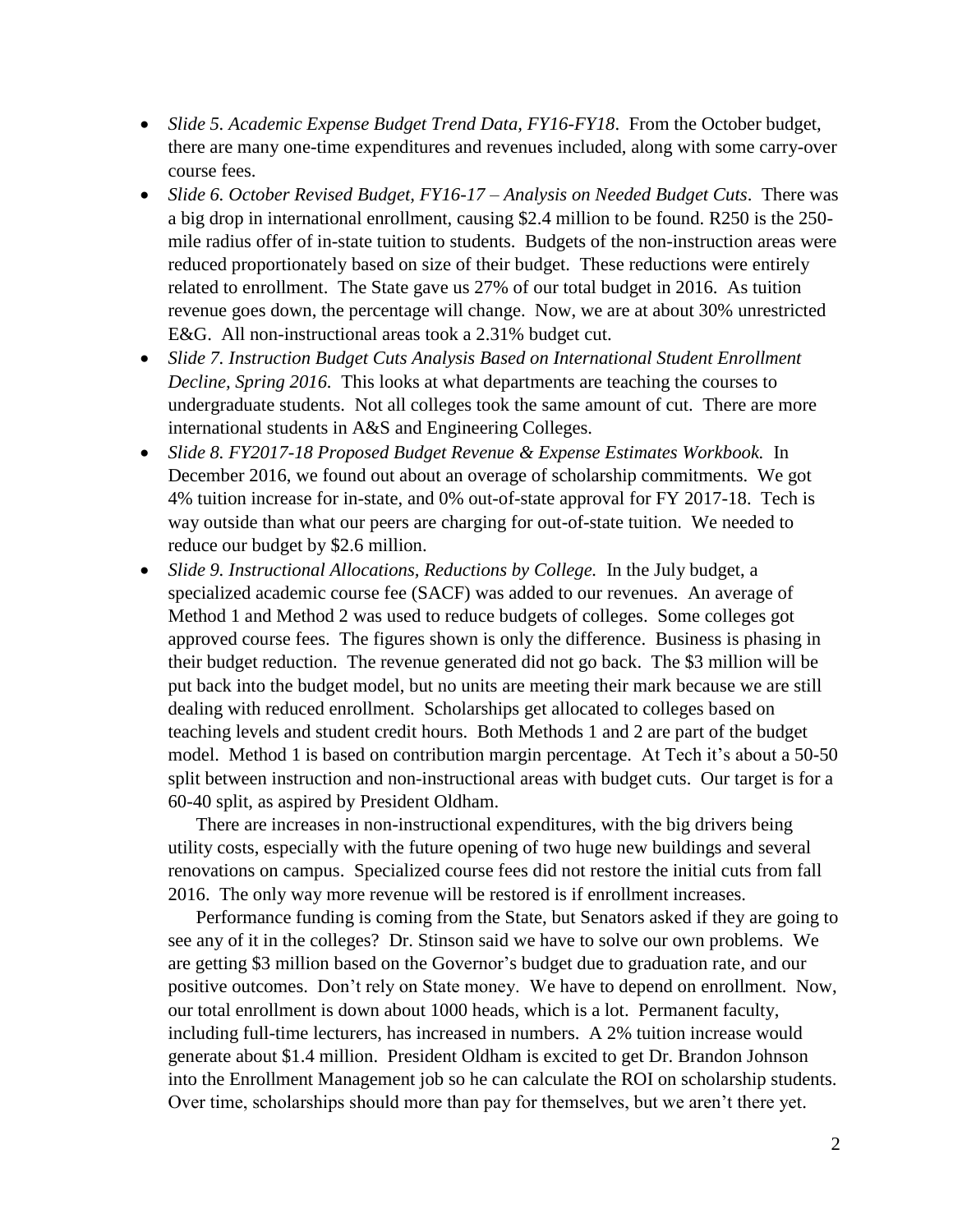- Slide 10. Non-Instructional Allocation Based on Proposed Budget FY2017-18 Net Unit *Margin.* This shows the non-instructional cuts. The net loss of people was 19, but several more vacant salary lines were cut.
- *Slide 11. Non-Instructional Allocation Based on Proposed Budget FY2017-18 Net Unit Margin (continued)*

President Oldham said there were permanent budget cuts in the first round. Every college has since increased their budgets. The increase in student fees made up for part of the reductions. Decisions regarding faculty development costs are up to the Deans. The purpose of the current budget model is to push as much money and resources to the colleges as possible. Revenue from course/lab fees are to be used for something in instruction, but the rest of the colleges' budgets have more flexibility. All colleges are experiencing additional costs that are not reflected in additional revenues. President Oldham indicated additional funding opportunities are still being pursued, but no details. We don't know where the net will be. Dr. Stinson said we might get some money in October. The Governor's budget has a 2.5% raise in salary. There is concern that the Governor wants to get rid of longevity pay. President Oldham said he hasn't heard anything about that. Longevity pay in the Governor's proposed budget is for State employees, which we are not.

#### **Recent VP Positions Filled**

Two Vice-President positions were recently filled. President Oldham feels we got two really good people to fill the Provost/VP for Academic Affairs and the VP for Enrollment Management & Career Placement. Dr. Brandon Johnson, currently at Mississippi State University, will be starting April 1<sup>st</sup>, and is anxious to get started as VP for Enrollment Management. Dr. Lori Bruce will arrive in mid- to late-April. Her spouse, J.W. Bruce, will join the ECE Department as an associate professor, in a newly funded position not from the ECE Department's budget. Dr. Lori Bruce should be visiting departments around campus asking about aspirations and goals.

### **Fitzgerald Glider Kits Issue**

President Oldham said we are trying to be fair and balanced to everybody. The main goal is to protect the integrity of the institution and integrity of the investigations and reviews. He was responding to a specific question when he made that quote published in the *Tennessean* recently, which was taken out of context. He assured us that we are taking the appropriate actions. He said he is very concerned about it, and was not trying to express an opinion in this article. There are policies and procedures we will follow. It was never his intent to fail us, but he doesn't feel he communicated that to the reporter.

Steps are being finalized for two phases of investigations. One phase is the misconduct in research charge associated with someone in the project. Dr. Huo is serving as the Research Integrity Officer for this phase, which is designed to be confidential and give a quick determination if there is enough to go through with a full investigation or not. According to Policy 780, this will be completed within 60 days. If there's a full investigation stage, a larger group of people will have access to more information and people. The time limit for an investigation to be completed is 120 calendar days.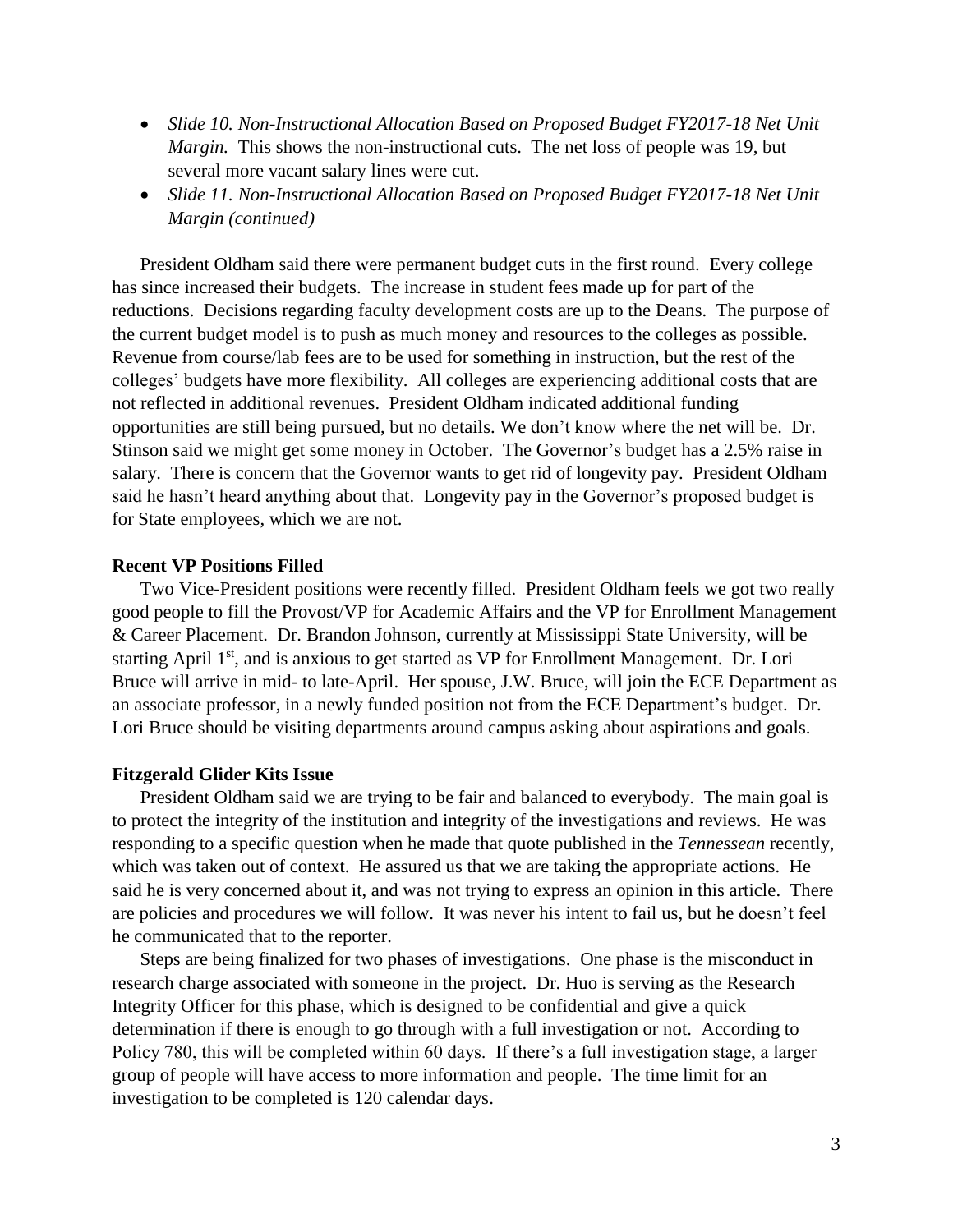Although there is not a policy, President Oldham has called for an independent external peer review of the project itself. He is looking at getting someone from off campus with appropriate experience to manage this process. Approval will be sought from the Board of Trustees, and maybe the College of Engineering.

President Oldham, Dr. Hoy, and Senate President Killman met earlier this afternoon. Three letters were prepared for Fitzgerald, EPA, and Congresswoman Diane Black informing them of the inquiries and investigations. President Oldham is also in the process of recusing himself for anything in this process, and turning it over to the Board. He admitted he didn't read the technical report before signing a letter of support. He said there was nothing to be leery of at the time he signed the letter to Congresswoman Black.

As an overview of the timeline of this issue, President Oldham said he had first knowledge of a concern internally when Dean Hoy called just before Christmas. His concern was that the PI listed was not qualified to do the work. The investigation was triggered when that PI filed a misconduct allegation. Public criticism does not always rise to the level of an investigation being needed. It is actionable when someone involved in the project makes an allegation. Senators cautioned President Oldham about making statements to the press. President Oldham said he's here to support all scholarly activity on campus. Nationally, it would have been hard to see any conflicts. He said his Chief of Staff did not read this report before he signed it, as he wasn't even on staff at that time. The letter to Congresswoman Black was signed in June, long before any problems arose. In hindsight, President Oldham said he would have done things differently.

Dr. Hoy has supplied a list of internal and external names to President Oldham as suggestions for members for an investigation committee. Senators told President Oldham that the Office of Research and Development has let him down, but he hasn't said anything about looking at that office. President Oldham said he's sure that will be part of it, as the investigation will look at the entire process. He continued by saying that in this particular project, on paper, all signatures looked appropriate when this grant was initiated.

During peer reviews, usually data is taken at face value. There will be experts in the field, so everything will be reviewed during the investigation. The goal is to protect the integrity of the institution and protect everybody's rights during the investigation. He encouraged all of us to be open and fair-minded. He promised to deal with whatever corrective action is needed pending the investigation. Senators stressed the need to restore our reputation. They urged President Oldham, as representative of the entire University, to take the proper action. People will then appreciate us and we can restore our reputation. The right action and wisdom will get us there. Don't get involved with politics. There is concern over potential loss of grant funding from Washington, and the probability of losing many young faculty because of this issue. President Oldham ended by saying the real test is how we handle this.

The meeting adjourned at 5:45 PM.

Respectfully submitted, Regina Lee, Faculty Senate Secretary Approved: March 12, 2018